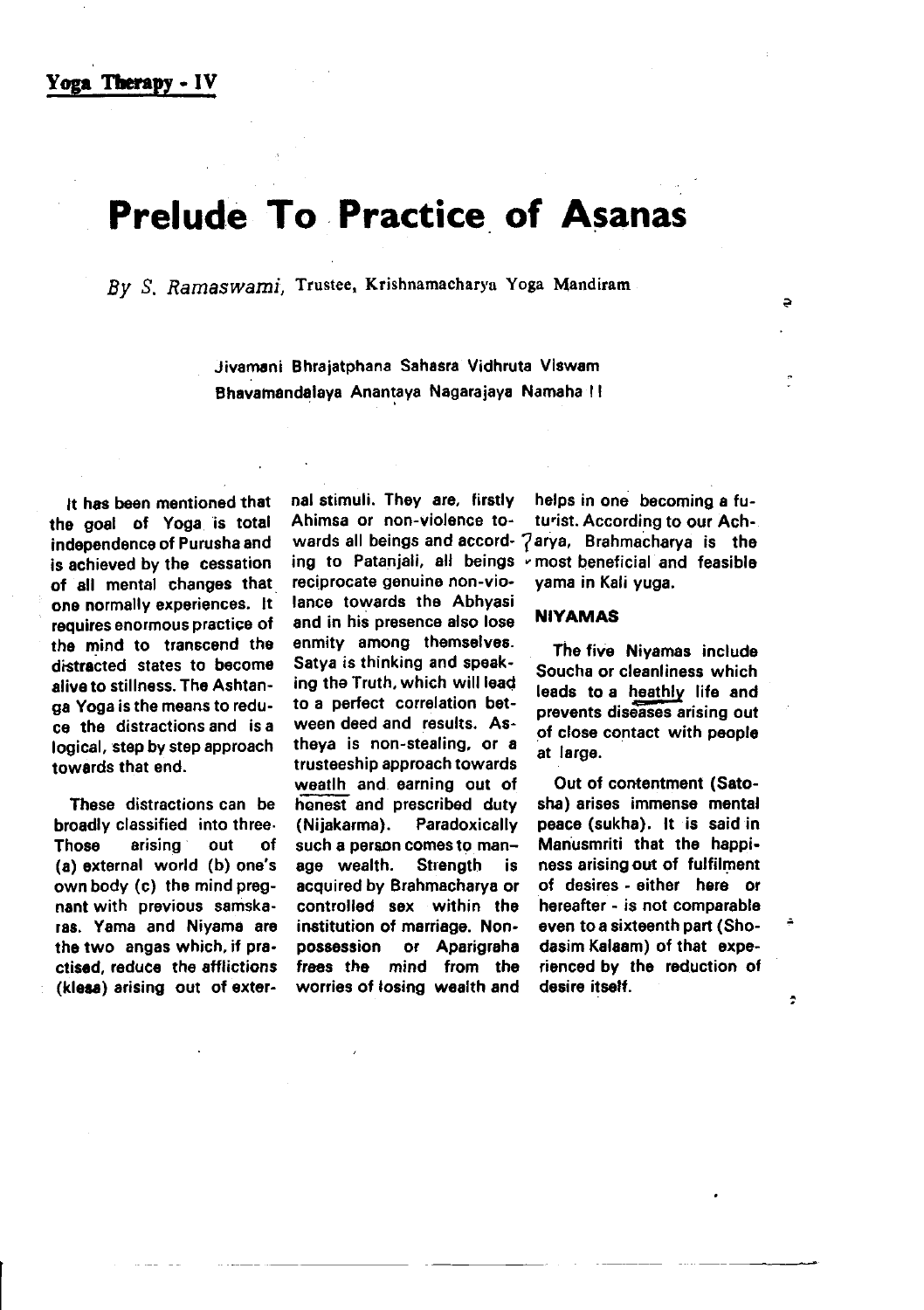Yeth cha Kama sukham Loke Yeth cha Divyam Mahat sukham ! Trushna Akshaya Sukhasyete Na Arhatah Shodasim Kalaam !!

Tapas which is moderation in speech and food helps to make the body and senses more sensitive. Swadhyaya or study of the scriptures, the Karma and Devata portions, presumably, will help one get direct perception of the Devata contemolated. And out of an attitude of surrender to the Universal Lord (lswara pranidhana), including all dharmic actions and their results, prepares the mind for intense COncentration (Lamadhi).

#### PREREOUISITES

Some reflection on the above Yamaniyamas will indicate that these practices and attitudinal changes, are necessary and sufficient prerequisites before the other Bahirangasadhanas are contemplated. What is called for is a deliberate attempt to practice them so that one is disturbed minimally by the external world. lt is however easier said than done.

Patanjali recognizes such a difficulty as mainly due to our childhood habits and conditioning. To help the

 $\overline{\phantom{a}}$ 

Yogabhyasi, who is earnest, he suggests keeping in the back of the mind that one has taken to yoga as a deliberate attempt to attain peace of mind. Allactions inconsistent with the yama niyamas are motivated by greed (Lobha), enmity (Krodha) or infatuation (Mcha), and will leaJ.only to misery (Dukka), confusion (Agnana), which will be endless (Anantaphala). All attempts at yogabhyasa without these prerequisites will be useless and benefits, if any, will only be temporary. Practice of mere asanas without change in the food habits and other attitudinal changes are perhaps the cause of disenchantment of many who attempt at yogasanas. Of ithe yamaniyamas, Tapas and Brahmacharya are perhaps the most important and relevant, as they have also a direct bearing on the physical condition of the Yogabhyasi. Without Tapas one becomes obese, suffers from many ailments of stomach. lt is not possible to do asanas with a sick stomach. Similarly without Brahmacharyaat least in the beginning-one will not be able to do Mulabandha. which is the first step in the higher benefits of Yogabhyasa.

The next set of distractions are of the body and Patanjali uses Asanas to get over them. By means of practice, it is possible to remain in a particular posture-comfortable and steady.

Asanas are to be practised at a quiet, clean place. The beginning of summer, especially for those suffering from respiratory ailments and that of rainy season are suggested fcr starting yogasanabhyasa.

## ASANAS ARE MANY

It is said that asanas are innumerable. Yoga texts mention that there are as many asanas as there are species.

Asanani cha Tavanti Yavanto Tivasasayah I

E ut presently, about 80 asanas or so are generally in vogue. lt is said that our Acharya has in his repertory nearly 700 asanas. In olden days, generally, people were eradicating and preventing diseases by means of asanas and pranayamas. lt is said that those ailments-chronicthat are not curable bv medi- .cal sciences (Vaidya sastra) and drugs, should be cured by asanas and pranayamas. Unfortunately, during the dark centuries in the past, may of our ancient scriptures on Yoga and therapy are lost.

It is recommended that practice of Yoga asanas should be started with a prayer possibly the one appearing at the beginning of this article.

The practice of asanas is getting to be popular again,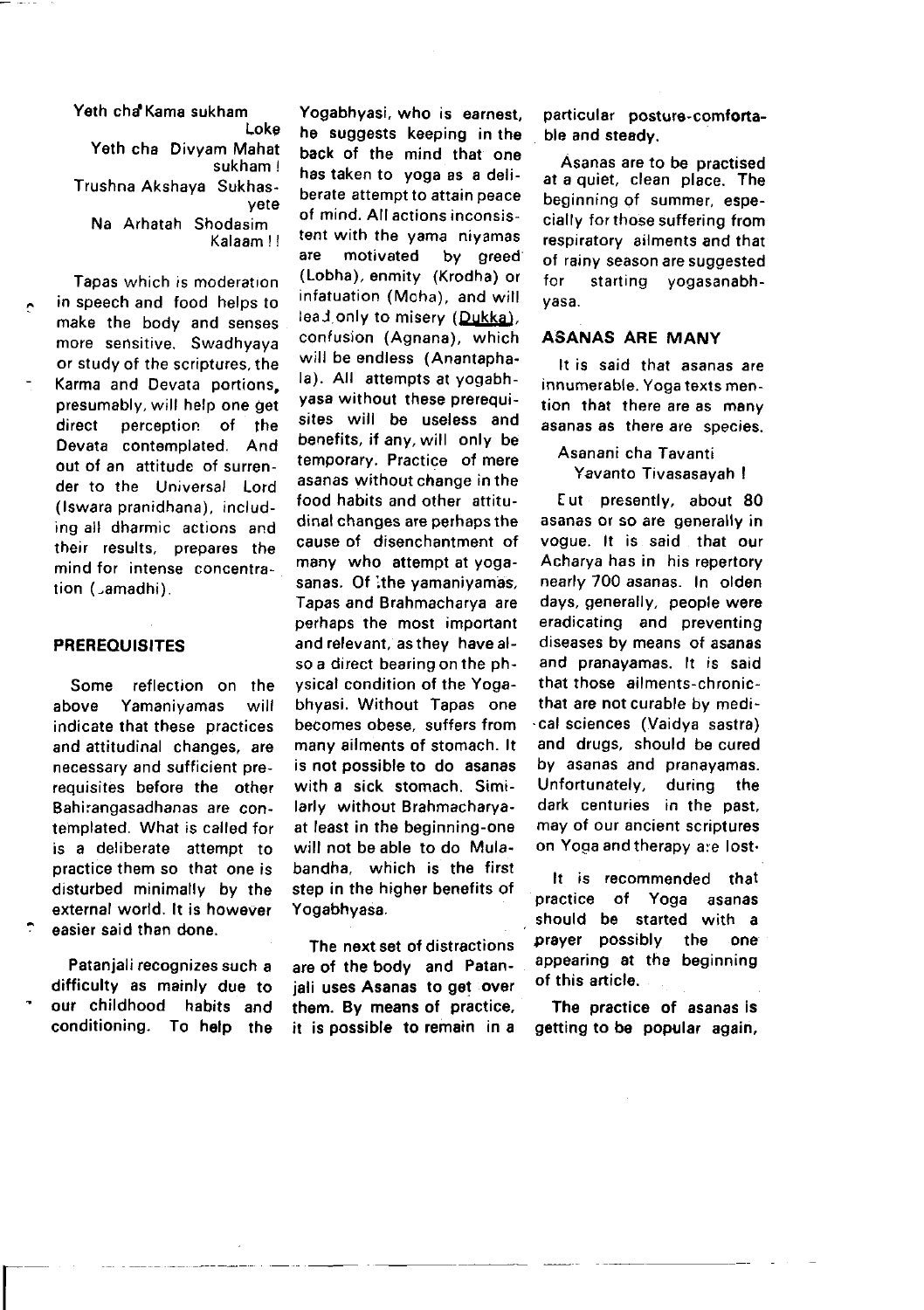after a lapse of a number of a vears. The acceptance in the west, especially among scientists and doctors, of Yoga as a subject of great significance has. it is to be admitted' given a fillip to the practice of asanas in India as well.<br>However, the mechanical the mechanical approach to the practice of asanas, as achieving a particular pose, - somehow - will not give the necessary results.

The study of Vedas (adhyayana) has to be done with Udatta, anudatta and swarita notes. Otherwise it is merely prosaic, This saswara chanting of Vedic texts has been going on from time immemorial. Nobody can think of it otherwise. Similarly with our musical system, it is music, only if it is sung with shruti, layam, dhrutam, anudhrutam etc. For poetry, one has to stick to chandas, yati, prasa etc. lf one takes to mantra upasena, the various nyasas of anga, kara, sarira, kala, iiva, Matruka, Tattwa etc. are to be cbserved for the fruition of the upassanas.

But in yogabhyasa, the present day approach to the pratcice of yoga asanas and pranayma is without the preparations and variations ot vinvasas. Without the Vinyasas, the asana 'practice is only as good as any other physical activity. lt is little use if one learns a dozen wellknown asanas and practises them without the vinyasas. It is my Acharya's contention that the disillusionment of many yogabhyasis is due to practice of asanas without the yamas, niyamas, vinyasas' synchronous breathing, the accompanying bandhas and with a greed for quick results.

# BREATHING PATTERNS

Yet another factor of importance in asanas is the use of breath in all the vinyasas and asanas. Here also, many schools teach yoga without any relation to breathing in asanas practice and actually discourage the use of breath, on the plea that the practice of bteathing is a separate aspect, dealt with in Pranayama. However, it is found in ectual practice that synchronous breathing pattern in Vinyasa as an abhyasa is necessary to attain the desired results. Patanjali in the Yogasutras mentions about it to achieve asana siddhi-which is steadiness and comfort in asan as.

Preyatna Saithilya Ananta samapathibhyam | !

By Prayatna is meant effort of life (Jivana cravatna) which is breath. Long and fine breathing is therefore Pravatna Saithilya. Texts like Yoga Kurantam, Vriddha Vasishtam etc. emphasise this aspect. Further, Patanjali also suggests fixing of the mind on Ananta. The word Ananta

literally means infinity and certain schools suggest one should concentrate on infinity, which to say the least is absurd for practice for a yogabhyasi. Ananta is Nagaraja or Adisesha and since Patanjali is the incarnation of Adisesha, one shoutd contemplate on the figure of Nagaraja or Patanjali. This will be the traditional approach. Thus while practising asanas, by means of purposeful breathing and mind fixity. one gets steadiness and relaxation in asana practice. From Asana siddhi, one is not affected by pyreaia or hypothermia, or any other opposing conditions, physical or mental.

 $\overline{\phantom{a}}$ 

Tataha Dwandwan Anabhighataha I !

# IN ASANA PRACTICE

There are four factors in yogic breathing. First is Puraka or inhalation. Then holding of breath after inhalation. called Antahkumbhaka. Controlled exhalation is called Rechaka and holding the breath out-as it were-is Bahya kumbhaka.

All the movements in yogabhyasa are done deliberately and with a specified aspect of breathing. There are some movements which are done always while inhaling and there are others which are done only while breathing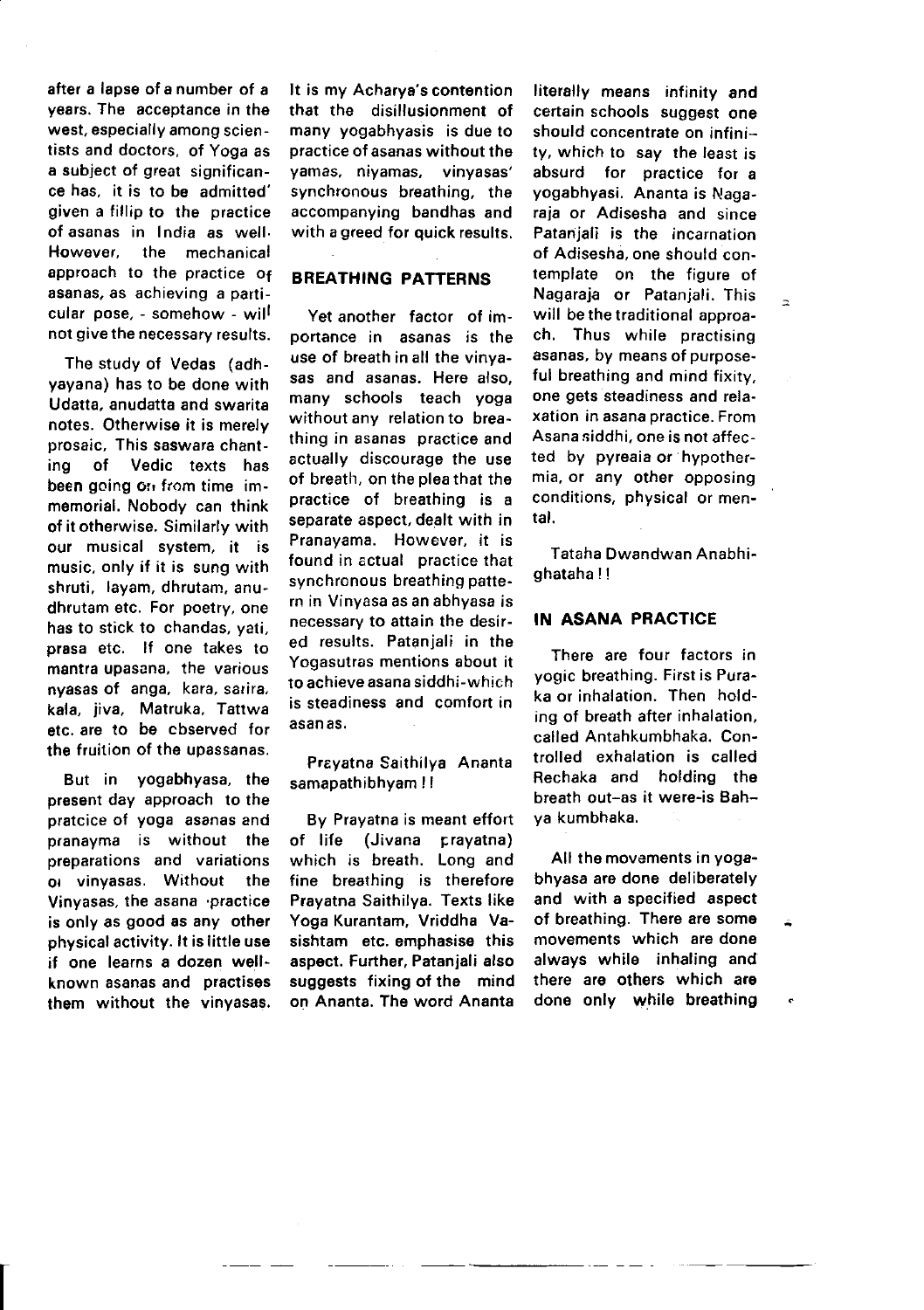out. Then one could stay in a posture while holding the breath-in or out-or could do controlled cycle of yogic breathing in the posture. But there are some movements which can be done either doing breathing in or breathing out, depending upon the condition of the abhyasi, and the desired results from the pfactice. Making the movements, during inhalation and holding the breath in will come under Brahmana kriya and doing the movements while breathing out and holding the breath out is langana kriya.

While in Ayurveda, Brahmana kriya refers to nourishing diet for growth and langana kriya to fasting, they are not as revelant in yogabhyasa. The kriyas in Sattvic yoga practice is the use of natural air in clearing the nadis and not the use of cloth or water and other external aids.

### YOGA IS AN ART

 $\overline{\Gamma}$ 

Breathing in asanas helps to relax and reach the final posture. lt helps to reach out and work on the deeper muscles, which may not be possible otherwise. Further, it has been found that with deliberate breathing, one's mind is not allowed to wander but forced to tollow the breath. Yoga practice becom.

es much more purposeful. In fact the author of Yoga Rahasya has 16 chapters, each called a kala and as such Yoga is an art, as well. Like in music, one has to develop a sensitivity with deliberate prsctice and intense concentration. Short yoga courses for a fortnight or so, done without the disciplines of yama niyamas and without vinyasas ,counterposes or pratikriyas, Bandhas, Mudras and specific concentration excrcises and conscious breathing will leave little impression on an earnest yogabhyasi and let himgodisheartened.

## THE COUNTERPOSES

Yogasanas like medicine. have good effects but some also have side effects, which are mainly physical. To counteract them every involved asana hasa Pratikriyasanaor a counterpose, which helps to preserve the efforts of the main asana and counteract the undesirable aspects. For instance,Sirasasana has many advantages. But this has to be followed by sarvangasana, as a Pratikriya, and so on. One has to see the effects of the main asana and its counterpose to feel the difference as compared to practising without the use of counterposo.

Apart from the emphasis on conscious breathing in asanas, as one advances in the asana practice, the use of Bandhas or contracting a specific group of muscles is recommended for the higher benefits of yoga. Of the many bandhas, three are importani, The Mulabandha requires the drawing in of the rectum, the pelvic diaphragm and the lower abdomen as if to touch the backbone. This has to be done after exhalation. lt could be observed that at least in the initial stages, one has ro practice'Brahmacharya' ro attain a mastery over Mulabandha.

The Uddiyanabandha is the drawing in of the naval region again as if to touch the back and raising the diaphragm, so that the abdomenal region becomes scaphoid. It is obvious that people who are obese will not be able to do Uddivanabandha satisfactorily and hence the need for diet control or Tapas.

The Jalandhare Bandha is stretching the neck and pressing the chin against the breatbone, about three inches below the neck. This effectively controls air passage during breathing and is a great aid in Pranayama. These three Bandhas (Bandha trayas) are improtant in the practice of asanas. lt may not be possible for beginners to practice at the start but will have to do it along as they progress. It should be noted.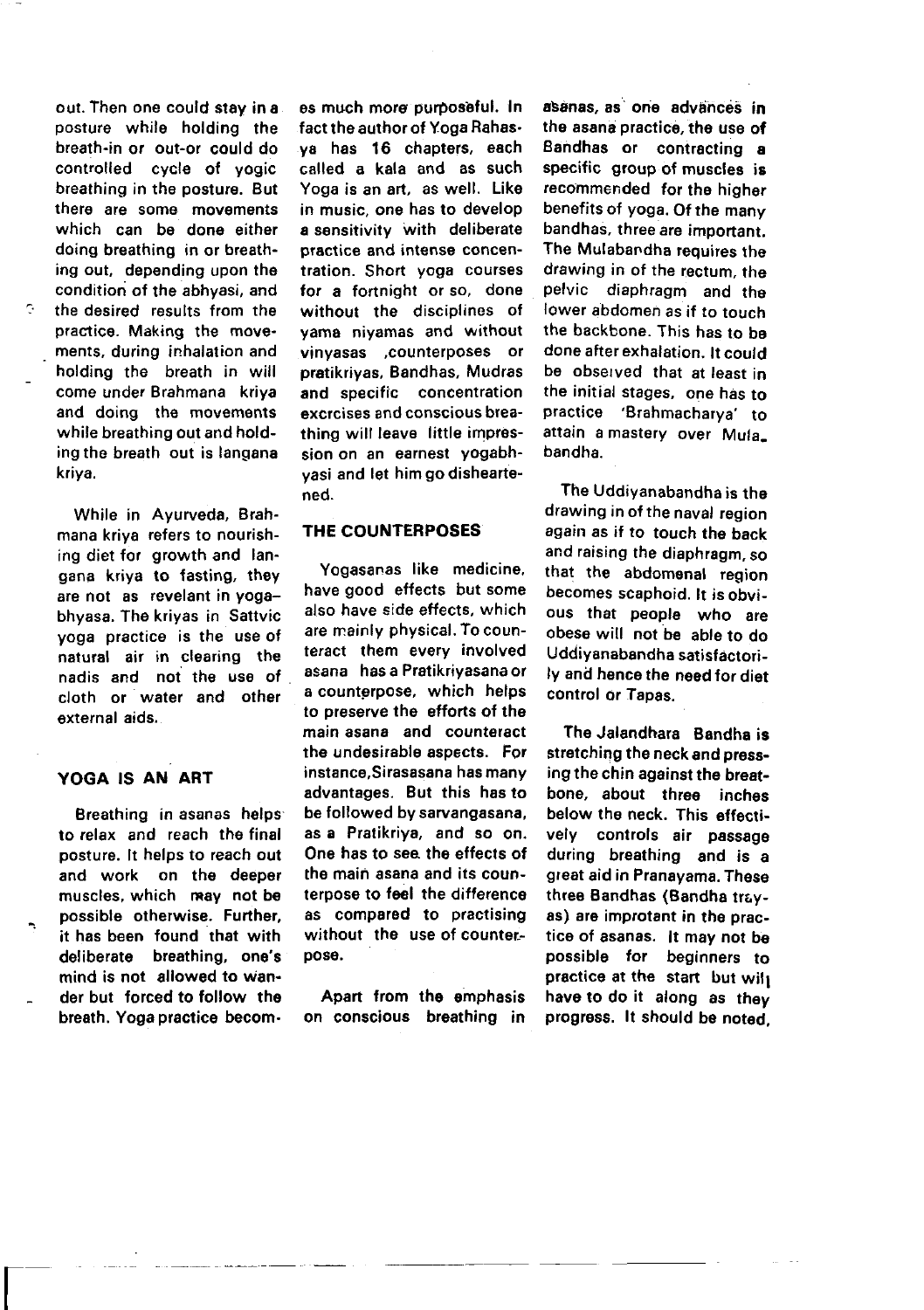however, that they are not to be attempted without the quidance of a competent teacher who himself has practised and masterod them'

Svatmarama, the author of<br>athavogapradinika menti-Hathayogapradipika ons that irrespective of age and physical condition, anY one can start on Yoga, but regular practice alone gives the benefits (siddhi).

Yuva Vrudho athi vridho va Vyadhito Durlabhopi va ! Abhyasath Siddhim apnothi Sarvayogesha atandritaha ! I

# FOR CHILDREN TOO

It should be mentioend that yoga is useful to children and women as well. Traditionally, in India,' among Hindus, children at the age of 5 or 7 were initiated into Vedic karma after Upanayana, Sandhya includes, asanas like Utkaiasana,' Utianasana, Padmasana 6to., pranayuma

and mantra meditation. Thus it is apparent that children were practising yoga in olden days.

Regarding tho controversy of whether women are fit for integral yoga, there is ample evidence to show that interested women were initiated to yoga. Yagnyavalkya and Siva Samhita, two of the authentic texts on Yog8, are actually the teachings of Maharshi Yagnyavalkya to his spouse Maitreyi and Lord Siva to Godness Parvati. Further in Yoga RahasYa, Nathamuni, the great teacher of the Natha sect of vogis. specifies a few asanas like Panchakonasanas as aiding cevelopment of foetus and certain asanas like Pasasana are said to prevent conception (garbhanirodha). Further there are a number of asanas and pranayamas that could be useful for gYnaecological disorders like prolapse, postnatal disorders, menorrhagia, dysmenorrhoea etc. One can say that there is yoga for

#### everyone.

Summing up, it may be said that Yogasanas should be practised according to sampradaya or tradition, to attain the benefits mentioned in the texts. Tho paddhathi of our Acharya requires that one should practise asanas with<br>the necessary constraints the necessary (Yamaniyamas) as prerequisites, with progressions and variations (vinyasa), corresponding synchronous and conscious breathing. inters' persed with stipulated coun' terposes and counter movements (Pratikriya), 'imaging' Ananta and with the Bandhas and Mudras.

There are many ways of classifying asanas. Howevef, for simplicity, they could be grouped into standing, sitting prone, supine or balancing. I propose to take up standing asanas in the next issue with the important vinYasas and suggested kriyas (breathing) and pratikrivas.